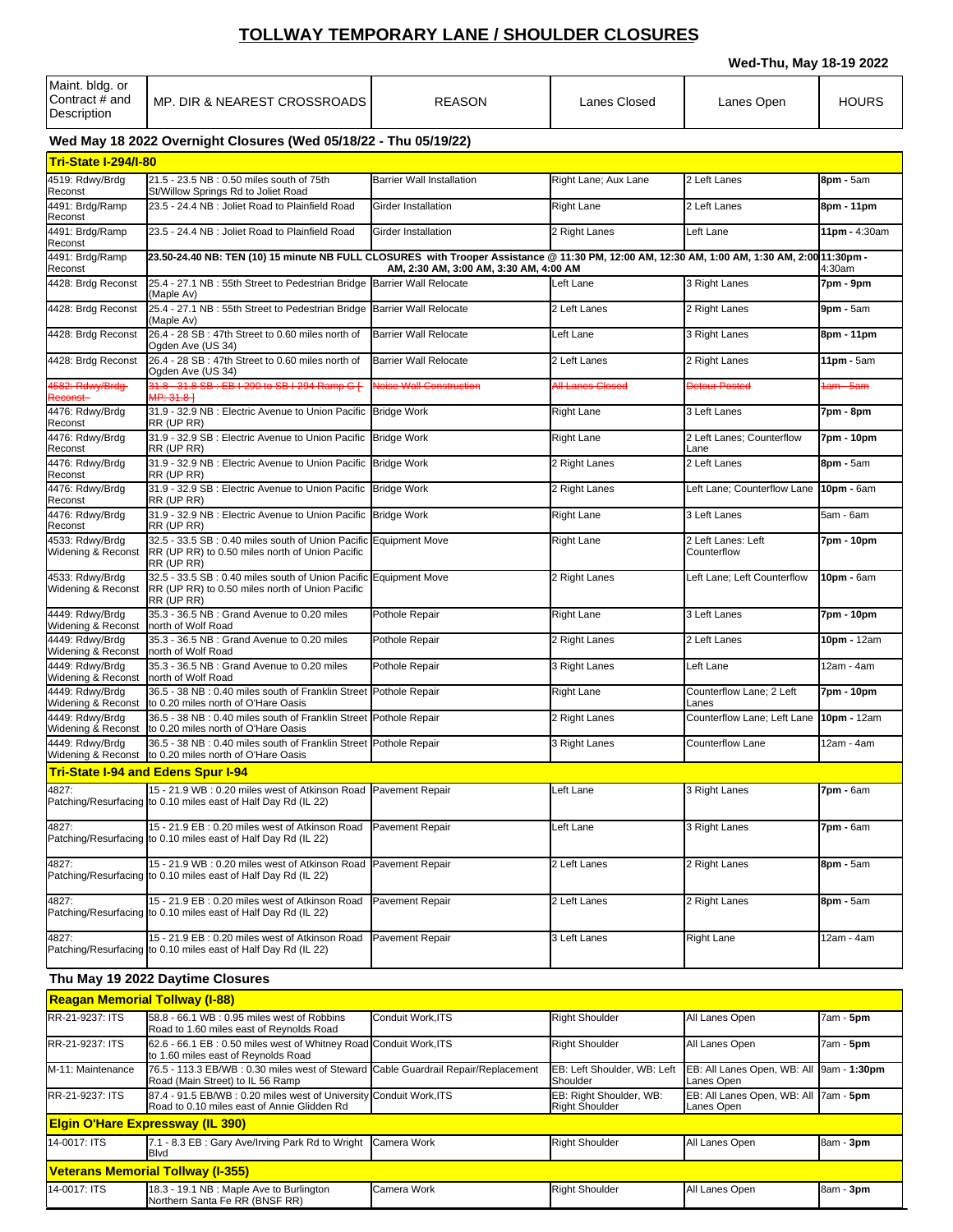|                                        | <b>Jane Addams Memorial Tollway (I-90)</b>                                                                                                                                             |                                                                                               |                                                  |                                                              |                     |  |  |
|----------------------------------------|----------------------------------------------------------------------------------------------------------------------------------------------------------------------------------------|-----------------------------------------------------------------------------------------------|--------------------------------------------------|--------------------------------------------------------------|---------------------|--|--|
| M-07: Maintenance<br>→                 | 2.5 - 29.4 EB/WB : 0.20 miles west of Rockton<br>Rd to 0.60 miles east of Shattuck Road                                                                                                | Pothole Repair                                                                                | Various:                                         | Various                                                      | 9am - 2pm           |  |  |
| RR-21-9237: ITS                        | 4.8 - 14.5 EB: 0.05 miles west of Elevator Road<br>to 0.10 miles east of Rote Rd                                                                                                       | Conduit Work.ITS                                                                              | <b>Right Shoulder</b>                            | All Lanes Open                                               | 7am - <b>5pm</b>    |  |  |
| RR-21-9237: ITS                        | 4.8 - 7.5 WB: 0.05 miles west of Elevator Road<br>to Swanson Road                                                                                                                      | Conduit Work, ITS                                                                             | <b>Right Shoulder</b>                            | All Lanes Open                                               | 7am - 5pm           |  |  |
| 14-0017: ITS                           | 7.5 - 8.9 WB: Swanson Road to West Ln Rd (IL<br>173)                                                                                                                                   | Camera Work                                                                                   | <b>Right Shoulder</b>                            | All Lanes Open                                               | 8am - 3pm           |  |  |
| RR-21-9237: ITS                        | 8.9 - 14.5 WB : West Ln Rd (IL 173) to 0.10 miles Conduit Work, ITS<br>east of Rote Rd                                                                                                 |                                                                                               | <b>Right Shoulder</b>                            | All Lanes Open                                               | 7am - 5pm           |  |  |
| RR-21-9237: ITS                        | 26.2 - 26.6 EB/WB: 0.30 miles west of Johnson<br>Road to 0.10 miles east of Johnson Road                                                                                               | Conduit Work, ITS                                                                             | EB: Right Shoulder, WB:<br><b>Right Shoulder</b> | EB: All Lanes Open, WB: All<br>Lanes Open                    | 7am - 5pm           |  |  |
| 14-0017: ITS                           | 42.3 - 43.7 WB: US 20 Marengo-Hampshire to<br><b>Brier Hill Road</b>                                                                                                                   | Camera Work                                                                                   | <b>Right Shoulder</b>                            | All Lanes Open                                               | 8am - 3pm           |  |  |
| 14-0017: ITS                           | 65.5 - 67.4 WB : Roselle Rd to Meacham Rd                                                                                                                                              | Camera Work                                                                                   | <b>Right Shoulder</b>                            | All Lanes Open                                               | 8am - 3pm           |  |  |
| 14-0017: ITS                           | 74.8 - 75.3 EB: Union Pacific RR (UP RR) to<br><b>Wolf Road</b>                                                                                                                        | Camera Work                                                                                   | <b>Right Shoulder</b>                            | All Lanes Open                                               | 8am - <b>3pm</b>    |  |  |
| <b>Tri-State I-294/I-80</b>            |                                                                                                                                                                                        |                                                                                               |                                                  |                                                              |                     |  |  |
| 4431: Rdwy/Brdg<br>Reconst             | 22 - 22 NB : NB I-294 to 75th/Willow Springs Exit Electrical Installation<br>22 Ramp C [ MP: 22 ]                                                                                      |                                                                                               | <b>Both Shoulders</b>                            | All Lanes Open                                               | 9am - 3pm           |  |  |
| 4431: Rdwy/Brdg<br>Reconst             | 22 - 22 NB: 75th/Willow Springs to NB I-294<br>Ramp D [ MP: 22 ]                                                                                                                       | <b>Electrical Installation</b>                                                                | <b>Both Shoulders</b>                            | All Lanes Open                                               | 9am - 3pm           |  |  |
| 4431: Rdwy/Brdg<br>Reconst             | 22.2 - 22.2 SB: 75th/Willow Springs to SB I-294<br>Ramp B [ MP: 22.2 ]                                                                                                                 | Electrical Installation                                                                       | <b>Both Shoulders</b>                            | All Lanes Open                                               | 9am - <b>3pm</b>    |  |  |
| 4431: Rdwy/Brdg<br>Reconst             | 22.2 - 22.2 SB: SB I-294 to 75th/Willow Springs<br>Exit 22 Ramp A [ MP: 22.25 ]                                                                                                        | <b>Electrical Installation</b>                                                                | <b>Both Shoulders</b>                            | All Lanes Open                                               | 9am - 3pm           |  |  |
|                                        | <b>Tri-State I-94 and Edens Spur I-94</b>                                                                                                                                              |                                                                                               |                                                  |                                                              |                     |  |  |
| 4472: Landscaping                      | 8 - 8 WB: WB Rt 132 to WB I-94 Ramp F [ MP: 8 Landscaping                                                                                                                              |                                                                                               | <b>Right Shoulder</b>                            | All Lanes Open                                               | 8am - 4pm           |  |  |
|                                        | Thu May 19 2022 Overnight Closures (Thu 05/19/22 - Fri 05/20/22)                                                                                                                       |                                                                                               |                                                  |                                                              |                     |  |  |
| <b>Reagan Memorial Tollway (I-88)</b>  |                                                                                                                                                                                        |                                                                                               |                                                  |                                                              |                     |  |  |
| 4474C: Pvmt/Struct<br>Preserv & Repair | 118 - 118.6 EB : 0.30 miles west of Mitchell Road Warranty Work<br>to 0.30 miles east of Mitchell Road                                                                                 |                                                                                               | Left Lane                                        | 2 Right Lanes                                                | 7pm - 10pm          |  |  |
| <b>Tri-State I-294/I-80</b>            |                                                                                                                                                                                        |                                                                                               |                                                  |                                                              |                     |  |  |
| 4495: Widening<br>Ramp Flyover         | 6.8 - 7.5 NB : 1.25 miles south of I-57 & 147th St<br>(IL 83) to 1.20 miles north of 159th St (US 6)                                                                                   | Barrier Wall Relocate                                                                         | Right Lane                                       | 3 Left Lanes                                                 | <b>3pm - 5am</b>    |  |  |
| 4464: Brdg<br>Widening/Reconst         | 6.8 - 7.5 NB : 1.25 miles south of I-57 & 147th St Barrier Wall Relocate<br>(IL 83) to 1.20 miles north of 159th St (US 6)                                                             |                                                                                               | Right Lane                                       | 3 Left Lanes                                                 | 8pm - 5am           |  |  |
| 4518: Rdwy<br>Widening/Reconst         | 18 - 20.9 NB: 0.70 miles south of 87th Street to<br>Mile-Long Bridge                                                                                                                   | <b>Aerial Cable Work</b>                                                                      | Left Lane                                        | 3 Right Lanes                                                | 7pm - 10pm          |  |  |
| 4518: Rdwy<br>Widening/Reconst         | 18 - 20.9 NB: 0.70 miles south of 87th Street to<br>Mile-Long Bridge                                                                                                                   | Aerial Cable Work                                                                             | 2 Left Lanes                                     | 2 Right Lanes                                                | 0pm - 11pm          |  |  |
| 4518: Rdwy<br>Widening/Reconst         | 18 - 20.9 NB: 0.70 miles south of 87th Street to<br>Mile-Long Bridge                                                                                                                   | Aerial Cable Work                                                                             | 3 Left Lanes                                     | <b>Right Lane</b>                                            | 11pm - 3am          |  |  |
| 4518: Rdwy<br>Widening/Reconst         | 18.00-20.90 NB: FOUR (4) 15 minute NB FULL CLOSURES with Trooper Assistance @ 12:00 AM, 12:30 AM, 1:00 AM, 1:30 AM                                                                     |                                                                                               |                                                  |                                                              | 12am - 2am          |  |  |
| 4518: Rdwy<br>Widening/Reconst         | 19.3 - 19.3 NB : Mainline Plaza: 39 - 83rd St [<br>MP: 19.3 ]                                                                                                                          | Aerial Cable Work                                                                             | Left ORT Lane (56)                               | All IPO Lanes (75, 76);3<br>Right ORT Lanes (53, 54,<br>55)  | 7pm - 10pm          |  |  |
| 4518: Rdwy<br>Widening/Reconst         | 19.3 - 19.3 NB : Mainline Plaza: 39 - 83rd St [<br>MP: 19.3 ]                                                                                                                          | Aerial Cable Work                                                                             | 2 Left ORT Lanes (55, 56)                        | All IPO Lanes (75, 76);2<br>Right ORT Lanes (53, 54)         | 10pm - 11pm         |  |  |
| 4518: Rdwy<br>Widening/Reconst         | 19.3 - 19.3 NB : Mainline Plaza: 39 - 83rd St [<br>MP: 19.3 ]                                                                                                                          | Aerial Cable Work                                                                             | 3 Left ORT Lanes (54, 55,<br>56)                 | All IPO Lanes (75, 76); Right<br>ORT Lane (53)               | $11pm - 3am$        |  |  |
| 4518: Rdwy<br>Widening/Reconst         | 19.4 - 22 SB: 0.30 miles south of 82nd Street<br>Plaza {36} (SB only) to 75th St/Willow Springs Rd                                                                                     | Aerial Cable Work                                                                             | <b>Right Lane</b>                                | 3 Left Lanes                                                 | 8pm - 9pm           |  |  |
| 4518: Rdwy<br>Widening/Reconst         | 19.4 - 22 SB: 0.30 miles south of 82nd Street<br>Plaza {36} (SB only) to 75th St/Willow Springs Rd                                                                                     | Aerial Cable Work                                                                             | 2 Right Lanes                                    | 2 Left Lanes                                                 | 9pm - 11pm          |  |  |
| 4518: Rdwy<br>Widening/Reconst         | 19.4 - 22 SB: 0.30 miles south of 82nd Street<br>Plaza {36} (SB only) to 75th St/Willow Springs Rd                                                                                     | Aerial Cable Work                                                                             | 3 Right Lanes                                    | Left Lane                                                    | 11pm - 3am          |  |  |
| 4518: Rdwy<br>Widening/Reconst         |                                                                                                                                                                                        | 19.40-22.00 SB: TWO (2) 15 minute SB FULL CLOSURES with Trooper Assistance @ 2:00 AM, 2:30 AM |                                                  |                                                              | 2am - 3am           |  |  |
| 4518: Rdwy<br>Widening/Reconst         | 19.7 - 19.7 SB : Mainline Plaza: 36 - 82nd St [<br>MP: 19.7 ]                                                                                                                          | Aerial Cable Work                                                                             | Right ORT Lane (52)                              | All IPO Lane (76);3 Left ORT 8pm - 9pm<br>Lanes (53, 54, 55) |                     |  |  |
| 4518: Rdwy<br>Widening/Reconst         | 19.7 - 19.7 SB : Mainline Plaza: 36 - 82nd St [<br>MP: 19.7                                                                                                                            | Aerial Cable Work                                                                             | 2 Right ORT Lanes (52, 53)                       | All IPO Lane (76);2 Left ORT 9pm - 11pm<br>Lanes (54, 55)    |                     |  |  |
| 4518: Rdwy<br>Widening/Reconst         | 19.7 - 19.7 SB : Mainline Plaza: 36 - 82nd St [<br>MP: 19.7                                                                                                                            | Aerial Cable Work                                                                             | 3 Right ORT Lanes (52, 53,<br>54)                | All IPO Lane (76);Left ORT<br>Lane (55)                      | $11pm - 3am$        |  |  |
| 4518: Rdwy<br>Widening/Reconst         | 20.4 - 20.4 SB: SB LaGrange to SB I-294 Ramp<br>C [ MP: 20.4 ]                                                                                                                         | Aerial Cable Work                                                                             | <b>Entrance Ramp Closed</b>                      | Detour Posted                                                | 8pm - 6am           |  |  |
| 4491: Brdg/Ramp<br>Reconst             | 23.5 - 24.4 NB : Joliet Road to Plainfield Road                                                                                                                                        | Girder Installation                                                                           | <b>Right Lane</b>                                | 2 Left Lanes                                                 | 8pm - 11pm          |  |  |
| 4491: Brdg/Ramp<br>Reconst             | 23.5 - 24.4 NB : Joliet Road to Plainfield Road                                                                                                                                        | Girder Installation                                                                           | 2 Right Lanes                                    | Left Lane                                                    | 11pm - 4:30am       |  |  |
| 4491: Brdg/Ramp<br>Reconst             | 23.50-24.40 NB: TEN (10) 15 minute NB FULL CLOSURES with Trooper Assistance @ 11:30 PM, 12:00 AM, 12:30 AM, 1:00 AM, 1:30 AM, 2:00 41:30pm -<br>AM, 2:30 AM, 3:00 AM, 3:30 AM, 4:00 AM |                                                                                               |                                                  |                                                              |                     |  |  |
| 4598: Rdwy/Brdg<br>Rehab               | 27.2 - 27.5 SB: 0.20 miles south of Ogden Ave<br>(US 34) to 0.10 miles north of Ogden Ave (US<br>(34)                                                                                  | <b>Bridge Work</b>                                                                            | Right Lane                                       | 3 Left Lanes                                                 | 4:30am<br>9pm - 5am |  |  |
| 4598: Rdwy/Brdg<br>Rehab               | 27.4 - 27.4 SB: WB Ogden Av to SB I-294 Ramp Bridge Work<br>C [ MP: 27.4 ]                                                                                                             |                                                                                               | <b>Entrance Ramp Closed</b>                      | Detour Posted                                                | $9$ pm - $5$ am     |  |  |
| 4598: Rdwy/Brdg<br>Rehab               | 27.4 - 27.4 SB : SB I-294 to EB Ogden Av Exit<br>27A Ramp D [ MP: 27.4 ]                                                                                                               | <b>Bridge Work</b>                                                                            | Exit Ramp Closed                                 | Detour Posted                                                | 9pm - 5am           |  |  |
| 4476: Rdwy/Brdg<br>Reconst             | 31.9 - 32.9 NB : Electric Avenue to Union Pacific<br>RR (UP RR)                                                                                                                        | <b>Bridge Work</b>                                                                            | Left Lane                                        | 3 Right Lanes                                                | 7pm - 8pm           |  |  |
| 4476: Rdwy/Brdg<br>Reconst             | 31.9 - 32.9 NB : Electric Avenue to Union Pacific<br>RR (UP RR)                                                                                                                        | <b>Bridge Work</b>                                                                            | 2 Left Lanes                                     | 2 Right Lanes                                                | 8pm - 5am           |  |  |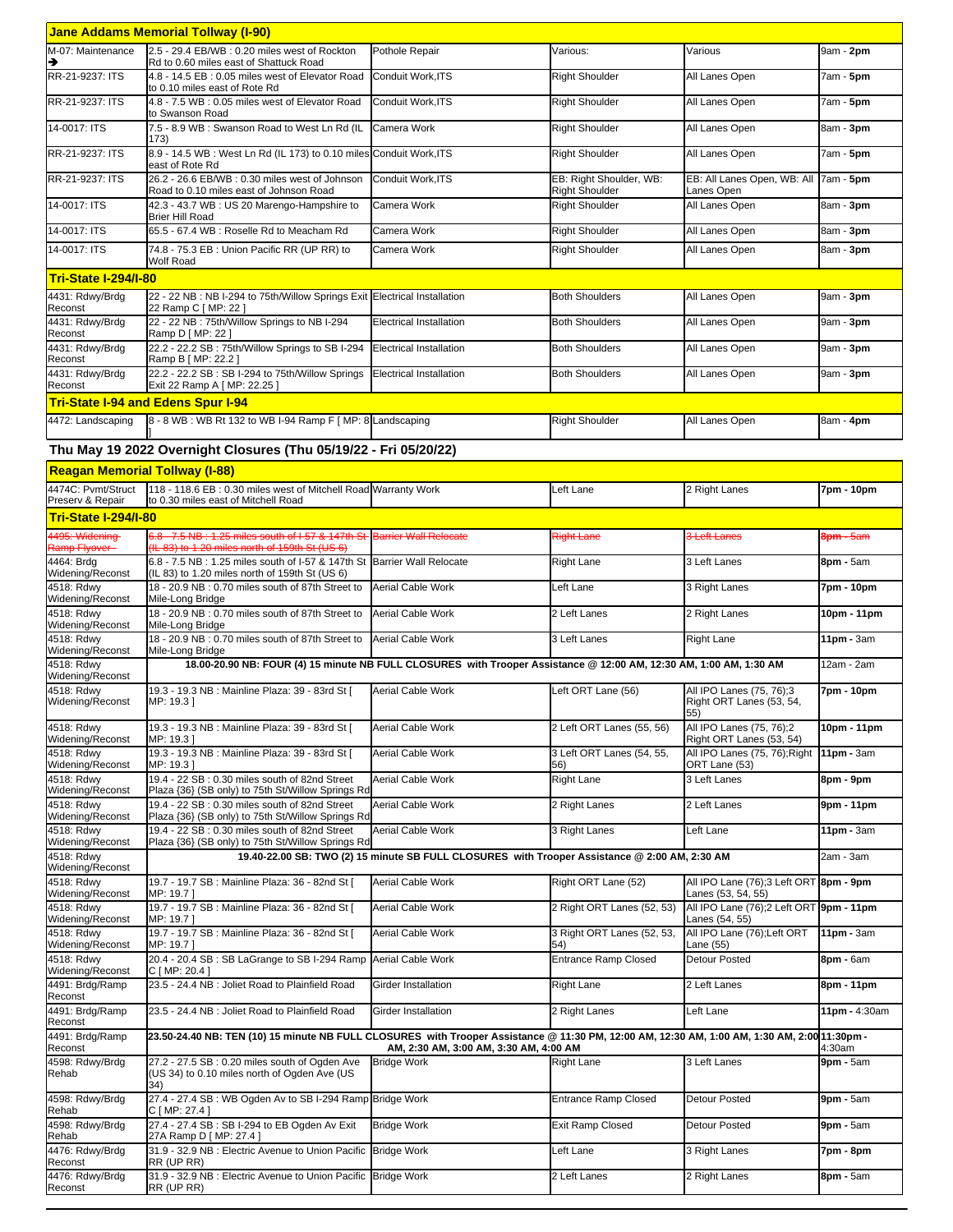| 4476: Rdwy/Brdg<br>Reconst            | 31.9 - 32.8 SB : Electric Avenue to 0.35 miles<br>Inorth of St. Charles Road                                                     | <b>Bridge Work</b>     | Left Lane                   | 3 Right Lanes     | 8pm - 9pm       |
|---------------------------------------|----------------------------------------------------------------------------------------------------------------------------------|------------------------|-----------------------------|-------------------|-----------------|
| 4476: Rdwy/Brdg<br>Reconst            | 31.9 - 32.8 SB : Electric Avenue to 0.35 miles<br>north of St. Charles Road                                                      | <b>Bridge Work</b>     | 2 Left Lanes                | 2 Right Lanes     | 9pm - 6am       |
| 4476: Rdwy/Brdg<br>Reconst            | 31.9 - 32.9 NB : Electric Avenue to Union Pacific Bridge Work<br>RR (UP RR)                                                      |                        | Left Lane                   | 3 Right Lanes     | 5am - 6am       |
| 4476: Rdwy/Brdg<br>Reconst            | 32.8 - 33.5 SB : 0.15 miles south of Union Pacific Bridge Work<br>RR (UP RR) to 0.50 miles north of Union Pacific<br>RR (UP RR)  |                        | Left Counterflow Lane       | 3 Right Lanes     | 8pm - 6am       |
| 4476: Rdwy/Brdg<br>Reconst            | 32.8 - 33.5 SB : 0.15 miles south of Union Pacific Bridge Work<br>RR (UP RR) to 0.50 miles north of Union Pacific<br>RR (UP RR)  |                        | Left Lane: Left Counterflow | 2 Right Lanes     | 9pm - 6am       |
|                                       | <b>Tri-State I-94 and Edens Spur I-94</b>                                                                                        |                        |                             |                   |                 |
| 4827:                                 | 15 - 21.9 EB: 0.20 miles west of Atkinson Road<br>Patching/Resurfacing to 0.10 miles east of Half Day Rd (IL 22)                 | Pavement Repair        | Left Lane                   | 3 Right Lanes     | 7pm - 6am       |
| 4827:                                 | 15 - 21.9 WB: 0.20 miles west of Atkinson Road<br>Patching/Resurfacing to 0.10 miles east of Half Day Rd (IL 22)                 | Pavement Repair        | Left Lane                   | 3 Right Lanes     | 7pm - 6am       |
| 4827:                                 | 15 - 21.9 EB: 0.20 miles west of Atkinson Road<br>Patching/Resurfacing to 0.10 miles east of Half Day Rd (IL 22)                 | Pavement Repair        | 2 Left Lanes                | 2 Right Lanes     | $9$ pm - $5$ am |
| 4827:                                 | 15 - 21.9 WB: 0.20 miles west of Atkinson Road Pavement Repair<br>Patching/Resurfacing to 0.10 miles east of Half Day Rd (IL 22) |                        | 2 Left Lanes                | 2 Right Lanes     | $9$ pm - $5$ am |
| 4827:                                 | 15 - 21.9 EB : 0.20 miles west of Atkinson Road<br>Patching/Resurfacing to 0.10 miles east of Half Day Rd (IL 22)                | <b>Pavement Repair</b> | 2 Left Lanes                | 2 Right Lanes     | 12am - 4am      |
| 4277: Pvmt/Struct<br>Preserv & Repair | 25.6 - 26.1 EB: 0.80 miles west of Edens Plaza<br>{24} to 0.60 miles east of Lake Cook Road Ramp                                 | <b>Warranty Work</b>   | Left Lane                   | <b>Right Lane</b> | 2am - 3am       |
| 4277: Pymt/Struct<br>Preserv & Repair | 25.6 - 26.1 EB : 0.80 miles west of Edens Plaza<br>{24} to 0.60 miles east of Lake Cook Road Ramp                                | <b>Warranty Work</b>   | <b>Right Lane</b>           | Left Lane         | 3am - 5am       |
| 4277: Pvmt/Struct<br>Preserv & Repair | 25.7 - 26.2 WB: 0.70 miles west of Edens Plaza<br>{24} to 0.70 miles east of Lake Cook Road Ramp                                 | <b>Warranty Work</b>   | Left Lane                   | <b>Right Lane</b> | 9pm - 11pm      |
| 4277: Pvmt/Struct<br>Preserv & Repair | 25.7 - 26.2 WB: 0.70 miles west of Edens Plaza<br>{24} to 0.70 miles east of Lake Cook Road Ramp                                 | <b>Warranty Work</b>   | <b>Right Lane</b>           | Left Lane         | 11pm - 2am      |

è **Moving Closure ORT CLOSURE**

## **ALL TEMPORARY CLOSURES ARE SUBJECT TO WEATHER CONDITIONS**

**\*\*\*\*Remember to also reference the LONG-TERMCLOSURE report. Closures that last more than one day may not always be reported in the TEMPORARY LANE CLOSURE report\*\*\*\***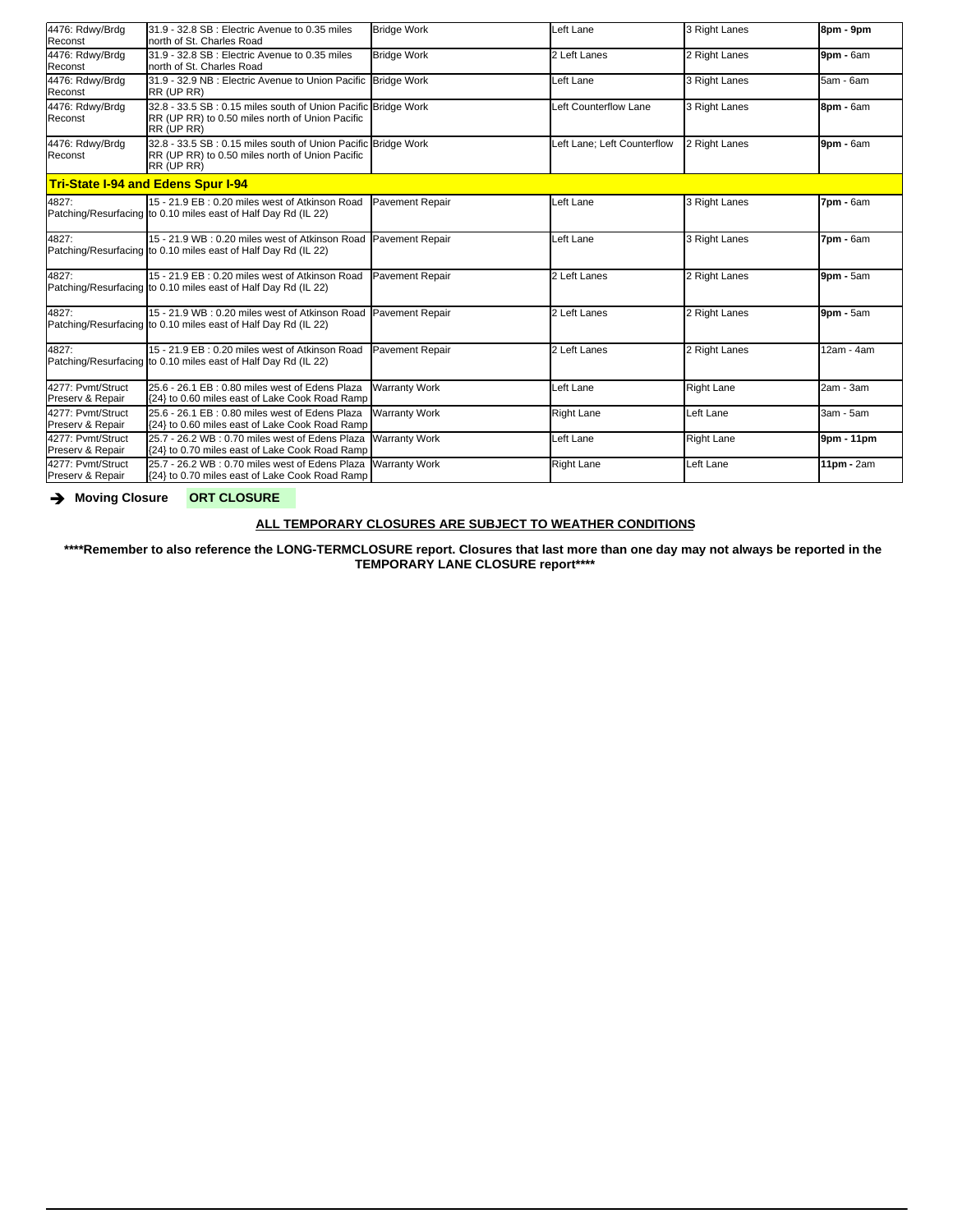## **TOLLWAY LONG-TERM LANE / SHOULDER CLOSURES as of May 18 , 2022**

| Maint. bldg. or<br>Contract # and<br>Description | MP. DIR & NEAREST CROSSROADS                                                                                                     | <b>REASON</b>                                         | Lanes Closed                          | Lanes Open                                                          | <b>DURATION</b>  |  |  |  |  |
|--------------------------------------------------|----------------------------------------------------------------------------------------------------------------------------------|-------------------------------------------------------|---------------------------------------|---------------------------------------------------------------------|------------------|--|--|--|--|
| <b>Reagan Memorial Tollway (I-88)</b>            |                                                                                                                                  |                                                       |                                       |                                                                     |                  |  |  |  |  |
| 4496: Rdwy/Brdg<br>Reconst                       | 139.9 - 140.2 EB: 0.10 miles west of Tri-State<br>Twy (I-294) to 0.20 miles east of Tri-State Twy (I-<br>294)                    | <b>Bridge Reconstruction</b>                          | <b>Right Shoulder</b>                 | All Lanes Open                                                      | until 5/31/2022  |  |  |  |  |
| 4496: Rdwy/Brdg<br>Reconst                       | 140 - 140.2 EB : Tri-State Twy (I-294) to 0.20<br>miles east of Tri-State Twy (I-294)                                            | <b>Bridge Reconstruction</b>                          | Left Shoulder                         | All Lanes Open                                                      | until 6/30/2022  |  |  |  |  |
|                                                  | Jane Addams Memorial Tollway (I-90)                                                                                              |                                                       |                                       |                                                                     |                  |  |  |  |  |
| 4576: Toll Plaza<br>Improvs                      | 23.3 - 23.3 WB : Mainline Plaza: 5 - Belvidere [<br>MP: 23.3 ]                                                                   | <b>Toll Plaza Modifications</b>                       | All Cash Lanes (71, 72, 73)           | All ORT Lanes (52, 53, 54)                                          | until 12/10/2021 |  |  |  |  |
| 4576: Toll Plaza                                 | 37.8 - 37.8 EB : Mainline Plaza: 7 - Marengo [                                                                                   | <b>Toll Plaza Modifications</b>                       | All Cash Lanes (71, 72, 73)           | All ORT Lanes (52, 53, 54)                                          | until 12/10/2021 |  |  |  |  |
| Improvs<br><b>Tri-State I-294/I-80</b>           | MP: 37.8                                                                                                                         |                                                       |                                       |                                                                     |                  |  |  |  |  |
| 4495: Widening                                   | 6.3 - 7.6 SB: 159th St (US 6) to 1.30 miles north Ramp Construction                                                              |                                                       | <b>Right Shoulder</b>                 | All Lanes Open                                                      | until 5/26/2022  |  |  |  |  |
| Ramp Flyover<br>4495: Widening                   | of 159th St (US 6)<br>7 - 7.5 SB: 1.00 miles south of I-57 & 147th St                                                            | <b>Electrical Repair</b>                              | Left Shoulder                         | All Lanes Open                                                      | until 5/31/2022  |  |  |  |  |
| Ramp Flyover<br>4495: Widening                   | (IL 83) to 1.20 miles north of 159th St (US 6)<br>7.6 - 7.6 SB: SB I-294 to SB I-57 Exit 7B Ramp                                 | Pavement Widening                                     | right lane (1 of 2)                   | left lane (1 of 2)                                                  | until 5/6/2022   |  |  |  |  |
| Ramp Flyover<br>4495: Widening                   | M [ MP: 7.6<br>7.6 - 7.6 SB : SB I-294 to SB I-57 Exit 7B Ramp                                                                   | Pavement Widening                                     | right lane (1 of 2)                   | left lane (1 of 2)                                                  | until 7/20/2022  |  |  |  |  |
| Ramp Flyover<br>4517: Rdwy                       | M [ MP: 7.6 ]<br>17.5 - 19.5 SB: 95th St (US 12 & US 20) to 0.20                                                                 | <b>Traffic Shift</b>                                  | Left Shoulder                         | Right Shoulder: All Lanes                                           | until 5/21/2022  |  |  |  |  |
| Widening/Reconst<br>4517: Rdwy                   | miles north of 83rd Street Plaza {39} (NB only)<br>17.5 - 19.2 NB: 95th St (US 12 & US 20) to 0.55                               | <b>Traffic Shift</b>                                  | <b>Both Shoulders</b>                 | Shifted Left<br>All Lanes Shifted Right                             | until 10/31/2022 |  |  |  |  |
| Widening/Reconst                                 | miles north of 87th Street (starting Friday, April<br>22, 2022 @ 7:00 AM)                                                        |                                                       |                                       |                                                                     |                  |  |  |  |  |
| 4518: Rdwy<br>Widening/Reconst                   | 19.3 - 19.3 NB: 83rd St Plaza (39) [ MP: 19.3 ]                                                                                  | <b>Traffic Shift</b>                                  | <b>IPO Lane</b>                       | <b>ORT Lanes</b>                                                    | until 8/1/2022   |  |  |  |  |
| 4518: Rdwy<br>Widening/Reconst                   | 19.3 - 21.2 SB: 83rd Street Plaza {39} (NB only)<br>to 0.35 miles north of Mile-Long Bridge                                      | <b>Traffic Shift</b>                                  | Left Shoulder                         | All Lanes Shifted Right                                             | until 8/1/2022   |  |  |  |  |
| 4518: Rdwy<br>Widening/Reconst                   | 19.3 - 20.9 NB: 83rd Street Plaza {39} (NB only) Traffic Shift<br>to Mile-Long Bridge                                            |                                                       | 2 Left Lanes Shifted<br>(Counterflow) | 2 Right Lanes Shifted Left                                          | until 5/21/2022  |  |  |  |  |
| 4518: Rdwy<br>Widening/Reconst                   | 19.7 - 19.7 SB: 82nd St Plaza (36)                                                                                               | <b>Traffic Shift</b>                                  | <b>IPO Lane</b>                       | <b>ORT Lanes</b>                                                    | until 8/1/2022   |  |  |  |  |
| 4518: Rdwy<br>Widening/Reconst                   | 20.3 - 20.3 SB : entrance ramp from EB Archer<br>Av to SB I-294 (Ramp E)                                                         | Ramp Construction                                     | <b>Entrance Ramp Closed</b>           | <b>Detour Posted</b>                                                | until 8/1/2022   |  |  |  |  |
| 4431: Rdwy/Brdg<br>Reconst                       | 20.7 - 20.9 SB: 0.10 miles south of La Grange<br>Road to Mile-Long Bridge                                                        | <b>Bridge Work</b>                                    | Left Shoulder                         | All Lanes Open                                                      | until 6/30/2022  |  |  |  |  |
| 4431: Rdwy/Brdg<br>Reconst                       | 20.7 - 20.8 NB: 0.10 miles south of La Grange<br>Road to 0.05 miles north of La Grange Road                                      | <b>Bridge Work</b>                                    | <b>Both Shoulders</b>                 | All Lanes Shifted Right                                             | until 6/30/2022  |  |  |  |  |
| 4431: Rdwy/Brdg<br>Reconst                       | 20.8 - 21 NB: 0.05 miles south of Mile-Long<br>Bridge to 0.10 miles north of Mile-Long Bridge                                    | <b>Bridge Work</b>                                    | Left Shoulder                         | All Lanes Open                                                      | until 6/30/2022  |  |  |  |  |
| 4431: Rdwy/Brdg<br>Reconst                       | 20.9 - 21.1 SB : Mile-Long Bridge to 0.20 miles<br>north of Mile-Long Bridge                                                     | <b>Bridge Work</b>                                    | <b>Both Shoulders</b>                 | All Lanes Shifted Right                                             | until 6/30/2022  |  |  |  |  |
| 4518: Rdwv<br>Widening/Reconst                   | 20.9 - 21.2 NB : Mile-Long Bridge to 0.35 miles<br>north of Mile-Long Bridge                                                     | <b>Traffic Shift</b>                                  | <b>Both Shoulders</b>                 | All Lanes Shifted Left                                              | until 8/1/2022   |  |  |  |  |
| 4431: Rdwy/Brdg<br>Reconst                       | 21.1 - 21.2 SB: 0.90 miles south of 75th<br>St/Willow Springs Rd to 0.30 miles north of Mile-                                    | <b>Bridge Work</b>                                    | Left Shoulder                         | All Lanes Open                                                      | until 6/30/2022  |  |  |  |  |
|                                                  | Long Bridge                                                                                                                      |                                                       |                                       |                                                                     |                  |  |  |  |  |
| 4431: Rdwy/Brdg<br>Reconst                       | 21.1 - 22.4 NB : 0.90 miles south of 75th<br>St/Willow Springs Rd to 0.40 miles north of 75th<br>St/Willow Springs Rd            | Bridge Work                                           | <b>Both Shoulders</b>                 | All Lanes Shifted Right                                             | until 6/30/2022  |  |  |  |  |
| 4431: Rdwy/Brdg<br>Reconst                       | 21.9 - 22.4 SB: 0.10 miles south of 75th<br>St/Willow Springs Rd to 0.40 miles north of 75th<br>St/Willow Springs Rd             | <b>Bridge Work</b>                                    | <b>Both Shoulders</b>                 | All Lanes Shifted Right                                             | until 6/30/2022  |  |  |  |  |
| 4519: Rdwy/Brdg<br>Reconst                       | 22 - 22 SB : exit ramp from SB I-294 to 75th St<br>(Ramp A) Plaza 34                                                             | <b>Asphalt Paving</b>                                 | Center Cash; Left IPO                 | Right IPO                                                           | until 10/28/2022 |  |  |  |  |
| 4519: Rdwy/Brdg<br>Reconst                       | 22 - 23.1 SB: 75th St/Willow Springs Rd to<br>Stevenson Expwy (I-55) & Wolf Rd                                                   | <b>Bridge Reconstruction</b>                          | Left Shoulder                         | All Lanes Open                                                      | until 10/28/2022 |  |  |  |  |
| 4519: Rdwy/Brdg<br>Reconst                       | 22 - 22.5 NB: 75th St/Willow Springs Rd to 5th<br>Avenue                                                                         | Bridge Work, Pavement Reconstruction Right Lane       |                                       | 3 Left Lanes, Aux Lane (two<br>left counterflow)                    | until 9/16/2022  |  |  |  |  |
| 4519: Rdwy/Brdg<br>Reconst                       | 22 - 24.1 NB: 75th St/Willow Springs Rd to<br>Stevenson Expwy (I-55) & Joliet Rd Ramps                                           | Bridge Work, Pavement Reconstruction Left Shoulder    |                                       | All Lanes Open                                                      | until 9/16/2022  |  |  |  |  |
| 4519: Rdwy/Brdg<br>Reconst                       | 22.5 - 22.9 NB : 5th Avenue to 0.20 miles north of Bridge Work, Pavement Reconstruction Right Lane<br><b>Willow Springs Road</b> |                                                       |                                       | 3 Left Lanes Shifted Left (two until 9/16/2022<br>left counterflow) |                  |  |  |  |  |
| 4519: Rdwy/Brdg<br>Reconst                       | 22.9 - 24.1 NB: 0.20 miles south of Stevenson<br>Expwy (I-55) & Wolf Rd to Stevenson Expwy (I-<br>55) & Joliet Rd Ramps          | Bridge Work, Pavement Reconstruction Right Lane       |                                       | 3 left Lanes Shifted Left<br>(Counterflow)                          | until 9/16/2022  |  |  |  |  |
| 4519: Rdwy/Brdg<br>Reconst                       | 23.1 - 25 SB : Stevenson Expwy (I-55) & Wolf Rd Bridge Reconstruction<br>to Hinsdale Oasis                                       |                                                       | Left Lane                             | 3 Right Lanes Shifted Right                                         | until 10/28/2022 |  |  |  |  |
| 4519: Rdwy/Brdg<br>Reconst                       | 23.1 - 24.1 SB : Stevenson Expwy (I-55) & Wolf<br>Rd to Stevenson Expwy (I-55) & Joliet Rd Ramps                                 | <b>Bridge Reconstruction</b>                          | <b>Right Shoulder</b>                 | All Lanes Open                                                      | until 10/28/2022 |  |  |  |  |
| 4519: Rdwy/Brdg<br>Reconst                       | 23.2 - 23.2 NB : exit ramp from NB I-294 to SB I-<br>55 (Ramp J)                                                                 | Bridge Work, Pavement Reconstruction Exit Ramp Closed |                                       | Detour Posted                                                       | until 9/16/2022  |  |  |  |  |
| 4519: Rdwy/Brdg<br>Reconst                       | 23.2 - 23.2 NB : exit ramp from NB I-294 to Wolf<br>Rd (Ramp N)                                                                  | Bridge Work, Pavement Reconstruction Exit Ramp Closed |                                       | <b>Detour Posted</b>                                                | until 9/16/2022  |  |  |  |  |
| 4491: Brdg/Ramp<br>Reconst                       | 23.8 - 23.8 SB : exit ramp from SB I-294 to Plaza<br>37 (Ramp B)                                                                 | Ramp Construction                                     | <b>Both Shoulders</b>                 | All Lanes Shifted Right                                             | until 7/15/2022  |  |  |  |  |
| 4491: Brdg/Ramp                                  | 23.8 - 23.8 NB: Plaza 37 to NB I-294 (Ramp A)                                                                                    | <b>Bridge Work</b>                                    | <b>Both Shoulders</b>                 | All Lanes Shifted Left                                              | until 7/15/2022  |  |  |  |  |
| Reconst<br>4555: Brdg Replace                    | 23.8 - 23.8 NB: Plaza 37 to NB I-294 (Ramp A)                                                                                    | <b>Bridge Work</b>                                    | <b>Both Shoulders</b>                 | All Lanes Open                                                      | until 10/14/2022 |  |  |  |  |
| 4555: Brdg Replace                               | 24 - 24.6 SB: 0.10 miles south of Stevenson<br>Expwy (I-55) & Joliet Rd Ramps to 0.20 miles<br>north of Plainfield Road          | <b>Bridge Work</b>                                    | <b>Both Shoulders</b>                 | All Lanes Open                                                      | until 10/14/2022 |  |  |  |  |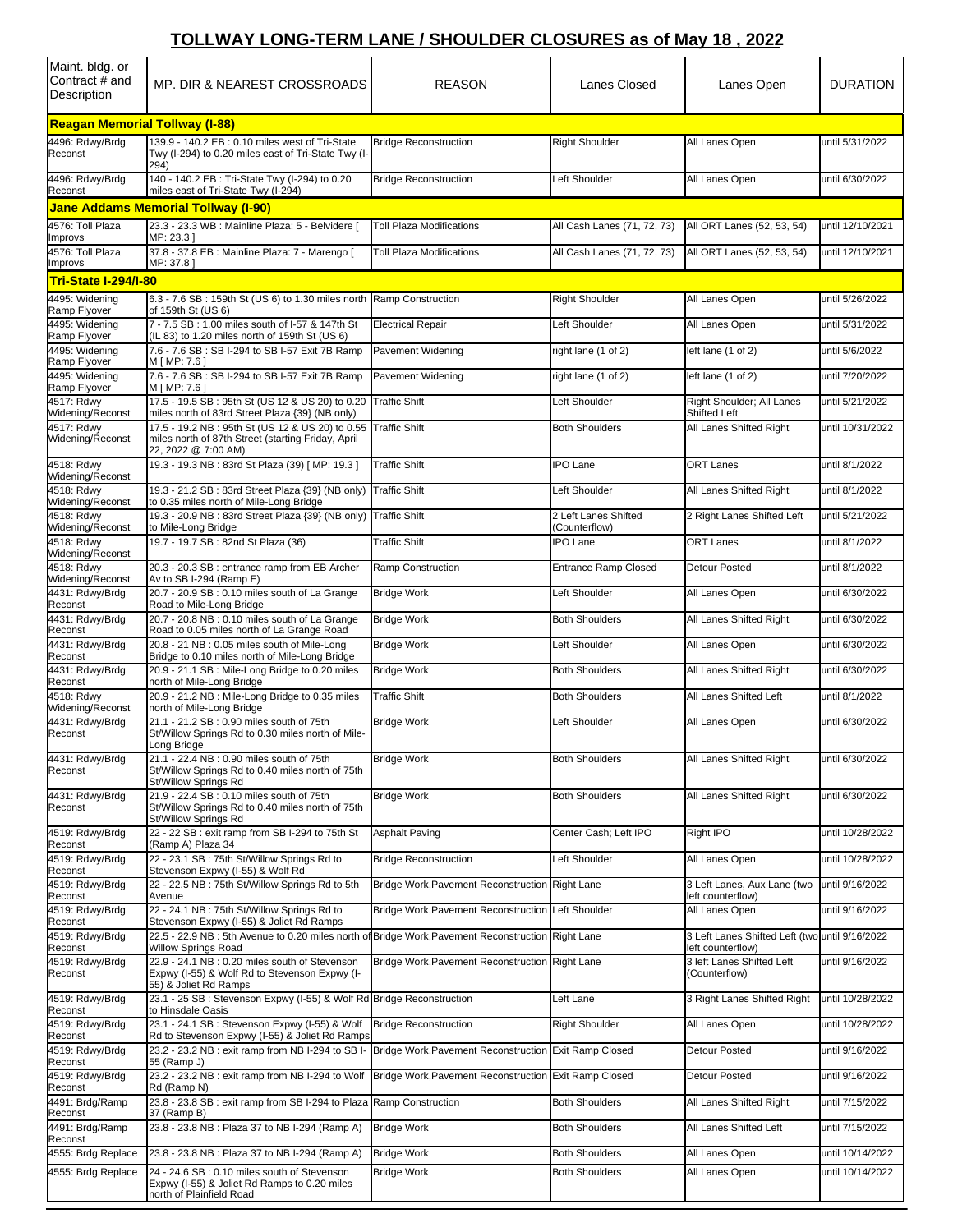| 4555: Brdg Replace                                   | 24.1 - 25 NB : Stevenson Expwy (I-55) & Joliet<br>Rd Ramps to Hinsdale Oasis                                                      | <b>Bridge Work</b>                                    | Both Shoulders, Right Lane   All Lanes Shifted Right                                                          |                                                                                                                        | until 11/26/2022 |
|------------------------------------------------------|-----------------------------------------------------------------------------------------------------------------------------------|-------------------------------------------------------|---------------------------------------------------------------------------------------------------------------|------------------------------------------------------------------------------------------------------------------------|------------------|
| 4555: Brdg Replace                                   | 24.4 - 25 NB : Plainfield Road to Hinsdale Oasis                                                                                  | <b>Bridge Work</b>                                    | <b>Both Shoulders</b>                                                                                         | All Lanes Shifted Right                                                                                                | until 10/14/2022 |
| 4456: Oasis Work                                     | 24.9 - 25.2 NB/SB: 0.10 miles south of Hinsdale<br>Oasis to 0.20 miles north of Hinsdale Oasis                                    | Oasis Work                                            | <b>Both Shoulders</b>                                                                                         | All Lanes Shifted Left                                                                                                 | until 9/24/2022  |
| 4555: Brdg Replace                                   | 25 - 25 NB : exit ramp from NB I-294 to Hinsdale Bridge Work<br>Oasis (Ramp A)                                                    |                                                       | <b>Exit Ramp Closed</b>                                                                                       | <b>Detour Posted</b>                                                                                                   | until 11/26/2022 |
| 4819: Pvmt/Shoulder<br>Rehab                         | 25.2 - 27.4 SB: 0.20 miles south of 55th Street to Drainage System Repair<br>Ogden Ave (US 34)                                    |                                                       | <b>Right Shoulder</b>                                                                                         | All Lanes Open                                                                                                         | until 11/15/2022 |
| 4428: Brdg Reconst                                   | 25.4 - 27.4 NB/SB : between 55th St & Ogden Av Bridge Reconstruction<br>(US 34)                                                   |                                                       | <b>Both Shoulders</b>                                                                                         | All Lanes Shifted Right                                                                                                | until 6/15/2022  |
| T05-COMED-28A:<br><b>Electrical Repair</b>           | 26.1 - 26.5 NB: 0.30 miles south of 47th Street<br>to Flagg Creek North                                                           | <b>Electrical Repair</b>                              | <b>Right Shoulder</b>                                                                                         | All Lanes Open                                                                                                         | until 5/27/2022  |
| 4598: Rdwy/Brdg<br>Rehab                             | 27.3 - 27.7 SB: 0.10 miles south of Ogden Ave<br>(US 34) to 0.30 miles north of Ogden Ave (US<br>34)                              | <b>Bridge Work</b>                                    | <b>Right Shoulder</b>                                                                                         | All Lanes Open                                                                                                         | until 5/22/2022  |
| 4598: Rdwy/Brdg<br>Rehab                             | 27.3 - 27.5 NB: 0.10 miles south of Ogden Ave<br>(US 34) to 0.10 miles north of Ogden Ave (US<br>34)                              | <b>Bridge Work</b>                                    | <b>Right Shoulder</b>                                                                                         | All Lanes Open                                                                                                         | until 5/22/2022  |
| 4428: Brdg Reconst                                   | 27.4 SB: exit ramp from SB I-294 to EB Ogden                                                                                      | Load and Unloading Dump Trucks                        | Right Shoulder                                                                                                | All Lanes Open                                                                                                         | until 7/29/2022  |
| 4428: Brdg Reconst                                   | 27.4 NB : entrance ramp from EB Ogden Av to<br><b>NB I-294</b>                                                                    | Load and Unloading Dump Trucks                        | <b>Right Shoulder</b>                                                                                         | All Lanes Open                                                                                                         | until 7/29/2022  |
| 4519: Rdwy/Brdg<br>Reconst                           | 27.6 - 27.6 NB : exit ramp from NB I-294 to WB<br>Ogden Av (Ramp B)                                                               | <b>Material Storage</b>                               | <b>Right Shoulder</b>                                                                                         | All Lanes Open                                                                                                         | until 5/6/2022   |
| 4554: Drainage &<br><b>Grading Modification</b>      | 28.2 - 28.7 NB : Salt Creek to 0.20 miles north of Pavement Reconstruction<br>31st Street                                         |                                                       | <b>Both Shoudlers</b>                                                                                         | All Lanes Shifted Left                                                                                                 | until 7/1/2022   |
| 4554: Drainage &<br>Grading Modification 88 (Ramp M) | 28.9 - 28.9 NB : exit ramp from NB I-294 to WB I- Pavement Reconstruction                                                         |                                                       | Right Shoulder                                                                                                | All Lanes Open                                                                                                         | until 7/1/2022   |
| 4554: Drainage &<br><b>Grading Modification</b>      | 29.2 - 29.5 NB: 0.30 miles south of Cermak Rd<br>to Cermak Rd                                                                     | <b>Pavement Reconstruction</b>                        | <b>Right Aux Lane</b>                                                                                         | All Lanes                                                                                                              | until 7/1/2022   |
| 4554: Drainage &<br><b>Grading Modification</b>      | 29.6 - 29.6 NB : entrance ramp from Cermak Rd<br>to NB I-294 (Ramp B)                                                             | <b>Pavement Reconstruction</b>                        | Left Shoulder                                                                                                 | All Lanes Open                                                                                                         | until 7/1/2022   |
| 4339: Rdwy/Brda<br>Widening & Reconst                | 29.8 - 30 SB : 0.10 miles south of Cermak Plaza<br>{35} to 0.10 miles north of Cermak Plaza {35}                                  | <b>Toll Plaza Maintenance</b>                         | right 4 toll collection lanes -<br>presently in place; requesting presently in place; requesting<br>extension | left 2 toll collection lanes -<br>extension                                                                            | until 9/1/2022   |
| 4582: Rdwy/Brdg<br>Reconst                           | 29.9 - 31.1 NB : Cermak Plaza {35} to Reagan<br>Memorial Twy (I-88)                                                               | <b>Pavement Reconstruction</b>                        | <b>Both Shoulders</b>                                                                                         | All Lanes Shifted Right                                                                                                | until 7/11/2022  |
| 4582: Rdwy/Brdg<br>Reconst                           | 29.9 - 32.5 SB : Cermak Plaza {35} to 0.10 miles Pavement Reconstruction<br>north of St. Charles Road                             |                                                       | <b>Both Shiulders</b>                                                                                         | All Lanes Shifted Right                                                                                                | until 7/11/2022  |
| 4496: Rdwy/Brdg<br>Reconst                           | 30.9 - 31.3 NB: 0.20 miles south of Reagan<br>Memorial Twy (I-88) to Butterfield Road (IL 56)                                     | <b>Traffic Shift</b>                                  | Both Shoulders, Right Lane                                                                                    | Left Lane Shifted Left                                                                                                 | until 9/30/2022  |
| 4496: Rdwy/Brdg<br>Reconst                           | 31.1 - 31.1 NB : entrance ramp from EB I-88 to<br>NB I-294 (Ramp E)                                                               | <b>Traffic Shift</b>                                  | <b>Both Shoulders</b>                                                                                         | All Lanes Shifted Right                                                                                                | until 9/30/2022  |
| 4496: Rdwy/Brdg<br>Reconst                           | 31.1 - 31.1 NB : exit ramp from NB I-294 to WB I-<br>290 (Ramp J) (traffic shifted right at bottom of<br>ramp)                    | <b>Traffic Shift</b>                                  | <b>Both Shoulders</b>                                                                                         | All Lanes Shifted Right                                                                                                | until 6/24/2022  |
| 4496: Rdwy/Brdg<br>Reconst                           | 31.1 - 31.1 NB : exit ramp from NB I-294 to EB I-<br>290 (Ramp B)                                                                 | <b>Traffic Shift</b>                                  | <b>Both Shoulders</b>                                                                                         | All Lanes Shifted Right                                                                                                | until 9/30/2022  |
| 4496: Rdwy/Brdg<br>Reconst                           | 31.1 - 31.1 SB : entrance ramp from WB I-290 to Bridge Work<br>SB I-294 (Ramp D)                                                  |                                                       | <b>Right Shoulder</b>                                                                                         | All Lanes Open                                                                                                         | until 4/29/2022  |
| 4496: Rdwy/Brdg<br>Reconst                           | 31.3 - 31.7 NB : Butterfield Road (IL 56) to 0.10<br>miles north of Eisenhower Expwy (I-290)                                      | <b>Traffic Shift</b>                                  | <b>Right Shoulder</b>                                                                                         | All Lanes Open                                                                                                         | until 9/30/2022  |
| 4582: Rdwy/Brdg<br>Reconst                           | 31.5 - 32.5 NB : Canadian National RR (CN RR) Pavement Reconstruction<br>to 0.10 miles north of St. Charles Road                  |                                                       | <b>Both Shoulders</b>                                                                                         | All Lanes Shifted Right                                                                                                | until 7/11/2022  |
| 4582: Rdwy/Brdg<br>Reconst                           | 31.8 - 31.8 SB : exit ramp from SB I-294 to EB I-<br>290 (Ramp H)                                                                 | <b>Pavement Reconstruction</b>                        | <b>Right Lane</b>                                                                                             | Left Lane                                                                                                              | until 11/18/2022 |
| 4533: Rdwy/Brdg<br>Widening & Reconst                | 32 - 32.2 NB : 0.40 miles south of St. Charles<br>Road to 0.30 miles north of Electric Avenue                                     | <b>Bridge Reconstruction</b>                          | <b>Both Shoulders</b>                                                                                         | All Lanes Shifted Right                                                                                                | until 5/31/2022  |
| 4533: Rdwy/Brdg<br>Widening & Reconst                | 32.2 - 33.4 NB: 0.20 miles south of St. Charles<br>Road to 0.45 miles north of Union Pacific RR (UP<br>RR)                        | Bridge Widening, Bridge Reconstruction Both Shoulders |                                                                                                               | All Lanes Shifted Right                                                                                                | until 5/31/2022  |
| 4533: Rdwy/Brdg<br>Widening & Reconst                | 32.2 - 33.4 SB: 0.20 miles south of St. Charles<br>Road to 0.45 miles north of Union Pacific RR (UP<br>RR)                        | Bridge Widening, Bridge Reconstruction                | Left lane Shifted Left<br>(Counterflow)                                                                       | All Lanes Shifted Left                                                                                                 | until 8/1/2022   |
| 1-19-4458:                                           | 34 - 35 SB : 1.33 miles south of Grand Avenue to<br>Rdwy/Brdg Widening 1.44 miles north of Lake St (US 20) & North Ave<br>(1L 64) | <b>Traffic Shift</b>                                  | 2 left lanes                                                                                                  | 3 lanes shifted right and<br>sounterflow lane                                                                          | mtil 4/15/2022   |
| 4339: Rdwy/Brdg<br>Widening & Reconst                | 35 - 36.3 SB: 0.26 miles south of Grand Avenue<br>to Wolf Road                                                                    | <b>Traffic Shift</b>                                  | traffic shift of left lane onto<br>new pavement                                                               | all lanes open                                                                                                         | until 12/1/2023  |
| 4449: Rdwy/Brdg<br>Widening & Reconst                | 36.3 - 37.8 SB: Wolf Road to O'Hare Oasis                                                                                         | <b>Pavement Reconstruction</b>                        | <b>Both Shoulders</b>                                                                                         | All Lanes Shifted Right                                                                                                | until 6/13/2022  |
| 4449: Rdwy/Brdg<br>Widening & Reconst                | 36.3 - 36.6 NB: Wolf Road to 0.30 miles north of Pavement Reconstruction<br><b>Wolf Road</b>                                      |                                                       | <b>Right Shoulder</b>                                                                                         | All Lanes Open                                                                                                         | until 6/13/2022  |
| 4449: Rdwy/Brdg<br>Widening & Reconst                | 36.6 - 37.8 NB : 0.30 miles south of Franklin<br>Street to O'Hare Oasis                                                           | Pavement Reconstruction                               | Left Lane Shifted Left<br>(counterflow); 3 Right Lanes<br>Shifted Left                                        | All Lanes Shifted Left                                                                                                 | until 6/13/2022  |
|                                                      | <b>Tri-State I-94 and Edens Spur I-94</b>                                                                                         |                                                       |                                                                                                               |                                                                                                                        |                  |
| 4827:                                                | 15 - 19.5 EB : 0.20 miles west of Atkinson Road<br>Patching/Resurfacing to 0.60 miles east of Townline Rd (IL 60)                 | Pavement Repair                                       | eft Shoulder Left Lane                                                                                        | <b>B</b> Right Lanes + traffic on RT<br>Shoulder                                                                       | until 8/12/2022  |
| 4827:                                                | 15 - 21.9 EB: 0.20 miles west of Atkinson Road<br>Patching/Resurfacing to 0.10 miles east of Half Day Rd (IL 22)                  | Pavement Repair                                       | eft Shoulder Left Lane                                                                                        | 3 Right Lanes + traffic on RT<br><b>Shoulder</b>                                                                       | until 8/12/2022  |
| 4827:                                                | 15 - 19.5 EB: 0.20 miles west of Atkinson Road<br>Patching/Resurfacing to 0.60 miles east of Townline Rd (IL 60)                  | Pavement Repair                                       | eft Shoulder Left Lane                                                                                        | 3 Right Lanes - Traffic Shift<br>using 3 Rt Lanes + Shoulder                                                           | mtil 7/15/2022   |
| 4827:                                                | 15 - 21.9 EB: 0.20 miles west of Atkinson Road<br>Patching/Resurfacing to 0.10 miles east of Half Day Rd (IL 22)                  | <b>Pavement Repair</b>                                | eft Shoulder Left Lane                                                                                        | <b>3 Right Lanes - Traffic Shift</b><br>ising 3 Rt Lanes + Shoulder<br>Entire project length in-<br><del>Stage 1</del> | until 7/15/2022  |